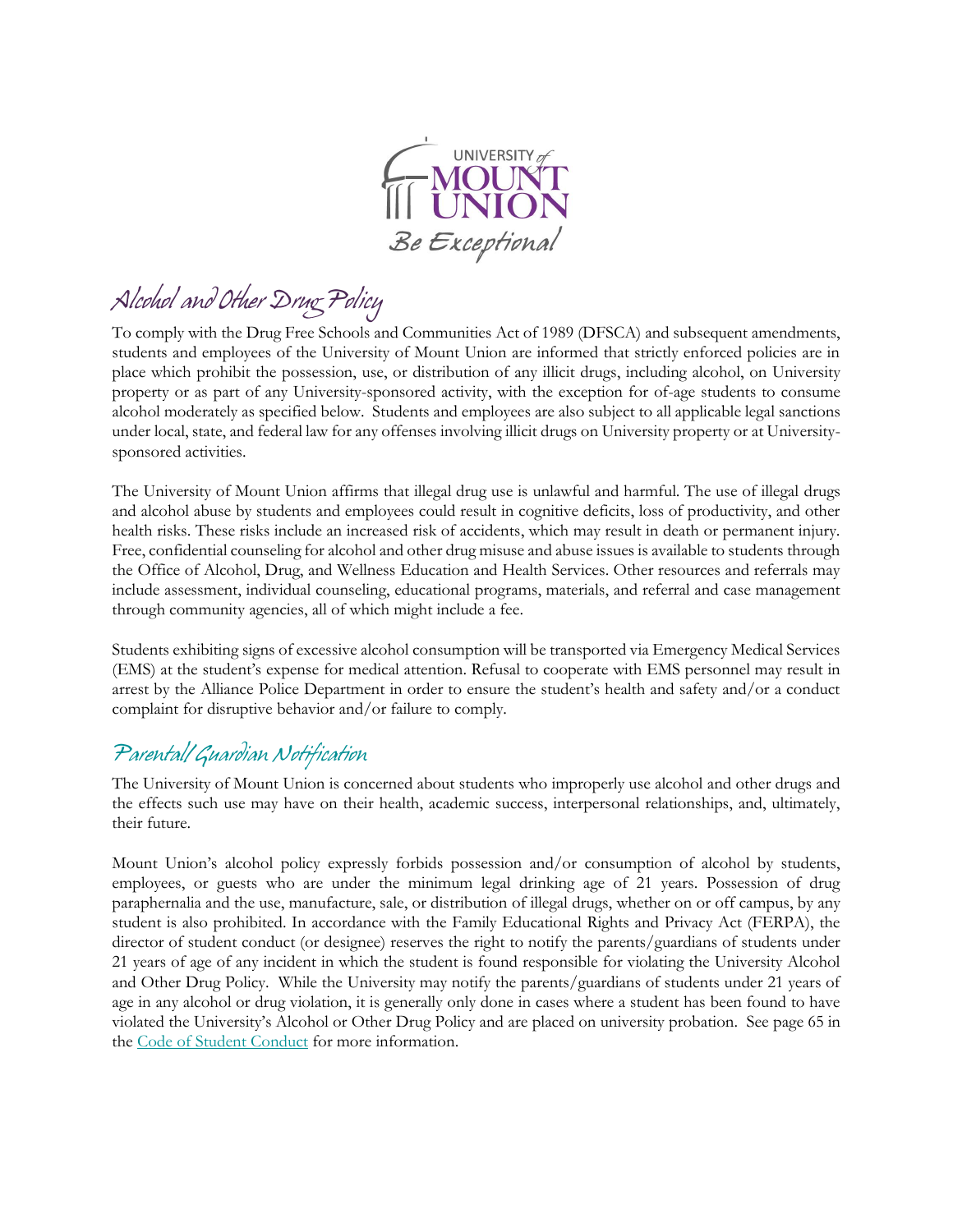# *Alcohol Policy*

The following sections describe Mount Union's policy regarding the sale, service, distribution, and consumption of alcoholic beverages on university property or at university-sponsored events in accordance with federal, state, and local laws.

#### *Basic Guidelines*

Students who are 21 years of age or older are permitted to possess and consume alcohol only in University housing per the parameters below. Alcohol may not be possessed,\* served or consumed in any public place on Mount Union's campus or at any athletic event. Students who are of legal drinking age may not share or provide alcohol to any students, employees, or guests who are under 21 years of age. Those under the minimum legal drinking age of 21 years are not permitted to possess or consume alcohol anywhere on University property or at University-sponsored events. Drinking games and simulated drinking games (e.g. water pong) are prohibited on campus.

Advertisements and promotional materials posted or distributed on campus may not make any direct or implied reference to or depict in any manner alcoholic beverages, alcoholic beverage company logos, or symbols, the consumption of alcoholic beverages, drugs, or drug paraphernalia or the use of illicit drugs. Exceptions to this policy may be made for advertisements for educational programs and events; however, these materials must be approved in advance by the associate dean of students or the director of alcohol, drug, and wellness education. No campus activity may be co-sponsored by a bar, liquor establishment, or other alcoholic beverage manufacturer or distributor. Alcohol may not be sold on the Mount Union Campus.

## *Residence Hall/University Owned Housing Alcohol Guidelines*

Persons who are 21 years of age or older may possess\* and consume alcoholic beverages in the residence halls, university apartments and campus houses according to the following standards:

- a. Students who are 21 or older may possess\* or consume alcoholic beverages in the privacy of their individual student rooms or university apartments. Room/apartment doors must be shut when consumption is occurring.
- b. An individual who is of legal drinking age may not consume alcohol in the presence of any one under the age of 21, with the exception of their roommate(s)/apartment mate(s).
- c. Alcohol may only be consumed in residence hall or campus house individual rooms. No one shall consume or possess\* open containers of any alcoholic beverage in any other area of the residence halls or campus houses (e.g., lounges, hallways, restrooms, laundry rooms, etc.). In townhouses and apartments, students are permitted to drink in their living rooms/kitchens provided no one present is under the age of 21.
- d. Kegs of beer, taps, beer balls, and beer funnels are not permitted in or on University of Mount Union property or on the property of organizations affiliated with the University. These items will be confiscated by University officials if discovered on campus.
- e. Drinking games or contests involving alcoholic beverages may not be played on University of Mount Union property.

\* PLEASE NOTE: The presence of alcohol may be interpreted as possession of alcohol. Students encountered in locations where alcohol is present may be considered to be in violation of the Alcohol Policy, even if they do not have alcohol on their person at the time they are encountered.

Examples of Violations of the University Alcohol Policy

- Purchasing alcohol by a person under the age of 21;
- Selling or providing alcohol to a person under the age of 21;
- Possessing either full or empty alcohol containers by a person under the age of 21;
- Consuming alcohol by a person under the age of 21;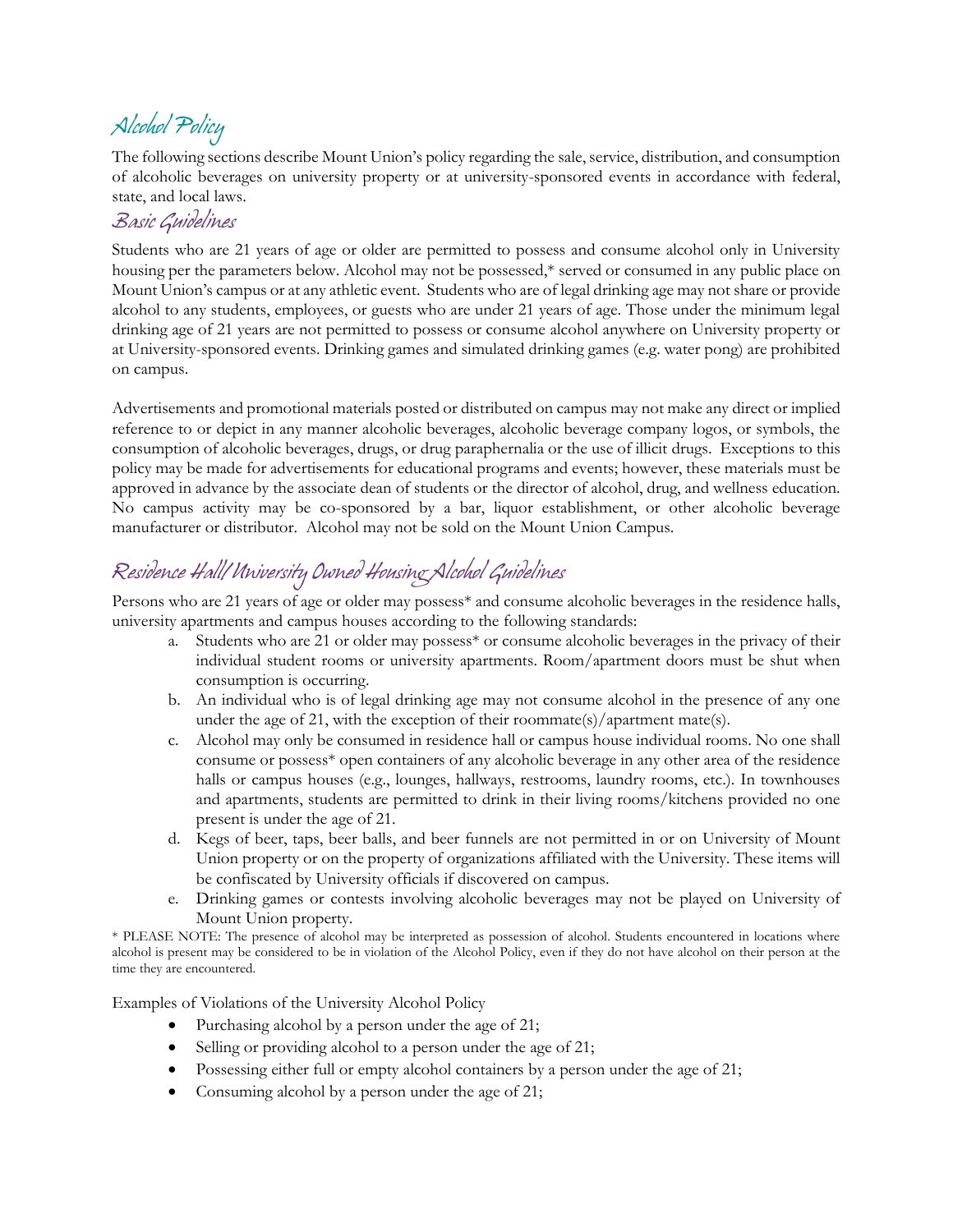- Showing physical or mental impairment following or resulting from alcohol use;
- Using or possessing common sources of alcohol including, but not limited to kegs, party balls, punch bowls, wine boxes, etc.;
- Participating in or being present during the occurrence of any drinking game;
- Possessing an open container of alcohol in a common area including, but not limited to bathrooms, hallways, lounges, elevators, lobbies or outdoor spaces;
- Driving under the influence of alcohol.

As stated in Section 4 of the Code of Student Conduct, "failure to comply with the reasonable directives of university officials, campus safety and security officers, or law enforcement officers during the performance of their duties and/or failure to identify oneself to these persons when requested to do so", is considered unacceptable behavior for a university student. An example of such behavior includes refusing to submit to a breath test when requested by a police officer, whether on or off-campus, which is considered a violation of the University Code of Student Conduct and may result in conduct sanctions.

Sanctions for alcohol violations are dependent upon a number of factors including, but not limited to: hearing officer discretion, the nature and severity of the incident, a student's conduct history, and a student's cooperation throughout the conduct process.

## *Illegal Drug Policy*

The following sections describe the University's policy regarding the sale, manufacture, distribution, possession,\* and use of illegal drugs on or off University property or at University-sponsored events or programs in accordance with federal, state, and local laws. Examples of violations include:

- Misuse of over-the-counter drugs;
- Misuse or sharing of prescription drugs;
- Possessing, using, being under the influence of, distributing, or manufacturing any form of illegal drug;
- Possessing paraphernalia for intended or implied use of any form of illegal drug;
- Possessing paraphernalia that contains or appears to contain illegal drug residue;
- Purchasing or passing illegal drugs from one person to another;
- Using mail services to purchase, pass, or distribute illegal drugs.

Paraphernalia includes, but is not limited to, bongs, hookahs, water pipes, rolling papers, vapes/vaporizers, and rigs.

This policy provides flexibility for the University in addressing drug-related offenses which occur on- or offcampus. Moreover, it permits the University to address its fundamental mission of holistic education and the development of human potential. While recognizing that there is a need to address violations related to the use or possession of controlled substances, the University must address the education and well-being of all its students and employees. In addition to University imposed sanctions, students and employees are subject to all legal sanctions under federal, state, and local law for any offenses involving illegal drugs on University property or at University activities.

\* PLEASE NOTE: The presence of drugs may be interpreted as possession of drugs. Students encountered in locations where drugs are present may be considered to be in violation of the Drug Policy, even if they do not have drugs on their person at the time they are encountered.

### *Safe Harbor*

The University has a Safe Harbor option for students. The University believes that students who have a selfidentified drug and/or addiction concern or problem deserve help. If any University student brings their own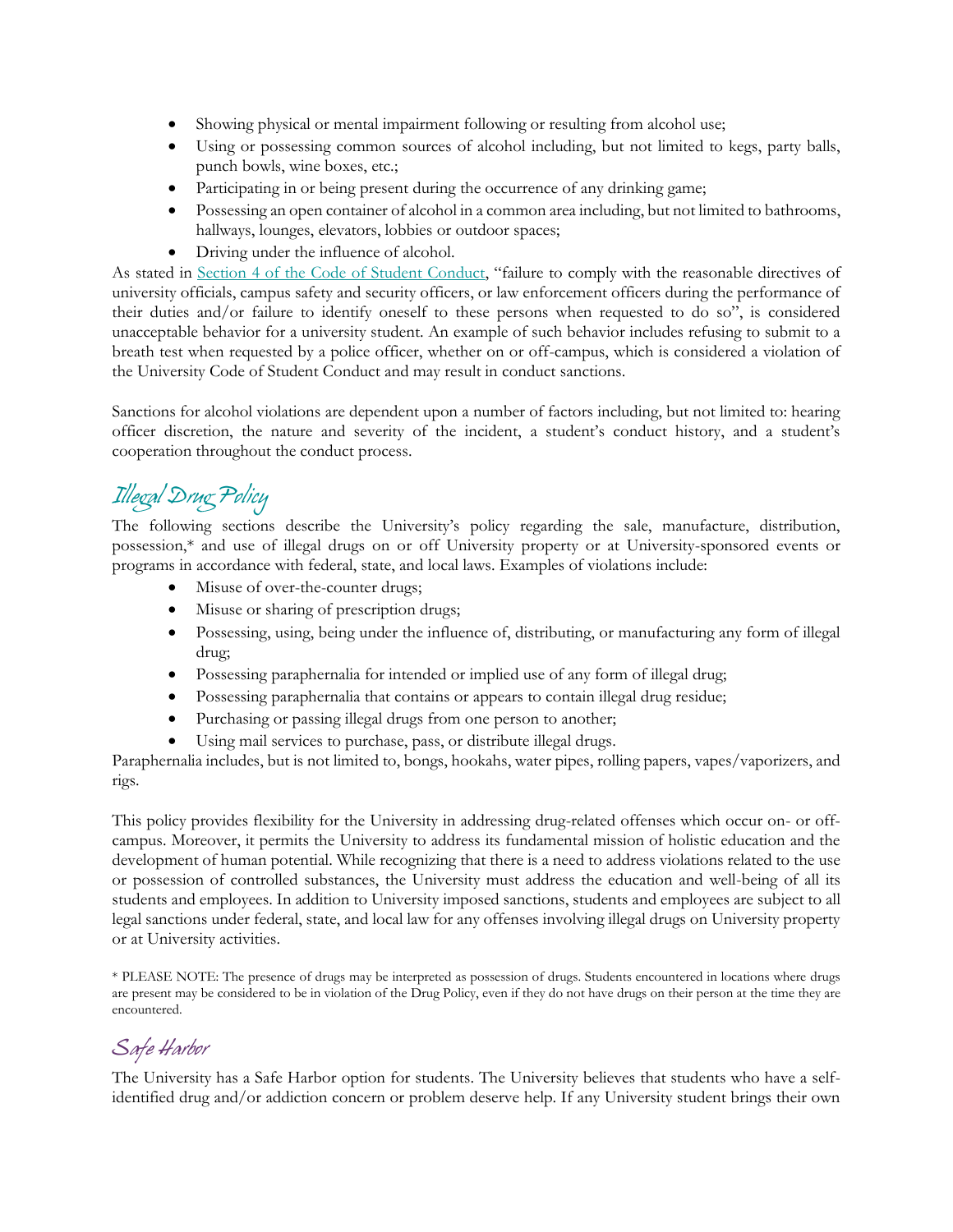use, addiction, or dependency to the attention of University officials outside the threat of drug tests or imposition of the conduct process and seeks assistance, a conduct complaint will not be pursued. A written action plan may be used to track cooperation with the Safe Harbor program by the student. Failure to follow the action plan will nullify the Safe Harbor protection and the campus conduct process will be initiated. Please see the Code of Student Conduct Section C for more information.

# *Alcohol and Other Drug Procedures for Student Organizations*

All student organizations must abide by the following guidelines:

- 1. All state, local, and University laws and policies concerning the use of alcohol and other drugs must be observed. In addition, all student organizations must abide by their governing bodies rules and regulations, as well as, policies set forth by their national organizations.
- 2. In order for alcoholic beverages to be allowed at a student organization event, organizations must comply with the Social Event Risk Management Policies. Compliance with these policies must be coordinated with the Office of Student Involvement & Leadership and approval must be given by this office before the event can occur.
- 3. If an off-campus activity includes the sale of alcoholic beverages, organizations will be required to use a licensed third-party vendor to manage this sale.
- 4. Promotional materials (including, but not limited to, advertisements in any form, t-shirts, cups, or any other item to be displayed, given away or sold before, during, or after an event) shall not make any direct or implied reference to or depict in any manner alcoholic beverages, alcoholic beverage company logos, or symbols, the consumption of alcoholic beverages, drugs or drug paraphernalia, or the use of illicit drugs.
- 5. No activity may be co-sponsored by a bar, liquor establishment, or other alcoholic beverage manufacturer or distributor. Advertisement for such establishments, manufacturers, or distributers may not occur at any activity.
- 6. No student organization shall allow alcoholic beverages or drugs to be present at its membership recruitment activities or initiation activities.
- 7. The officers of the student organization sponsoring the activity are responsible for enforcing the above guidelines and for the behavior of the guests at their events.
- 8. Drinking games or contests involving alcoholic beverages may not be played at any event sponsored by a University of Mount Union student organization.

## *Alcohol and Drug Policy Sanctions*

- 1. An individual involved in a violation of alcohol or other drug related policies will be referred for conduct action and may receive any of the sanctions outlined in the student conduct process. Please see Section 8:N in the Conduct Process for a full list of sanctions.
- 2. If a recognized student organization violates the alcohol or other drug policies, the group will be referred for conduct action. The following minimum sanctions will apply:
	- a. A two hundred dollar fine and a period of probation for a first offense. Possible conditions of this probation include, but are not limited to, restrictions of activities such as recruitment, sponsoring of social activities, or participation in campus events.
	- b. Subsequent offenses may result in suspension of the group from campus.
	- Other penalties may be assessed depending upon the nature of the violation.

## *State and Federal Laws Pertaining to Alcohol and Other Drugs*

Ohio law prohibits the purchase, consumption, or possession of alcoholic beverages by persons under 21 years of age, with a fine up to \$1,000 and/or six months imprisonment for the first offense. Possession or display of a fictitious operator's license is a first-degree misdemeanor. The offense includes mere possession of a fictitious license or display of someone else's valid operator's license. The maximum penalty for this offense is six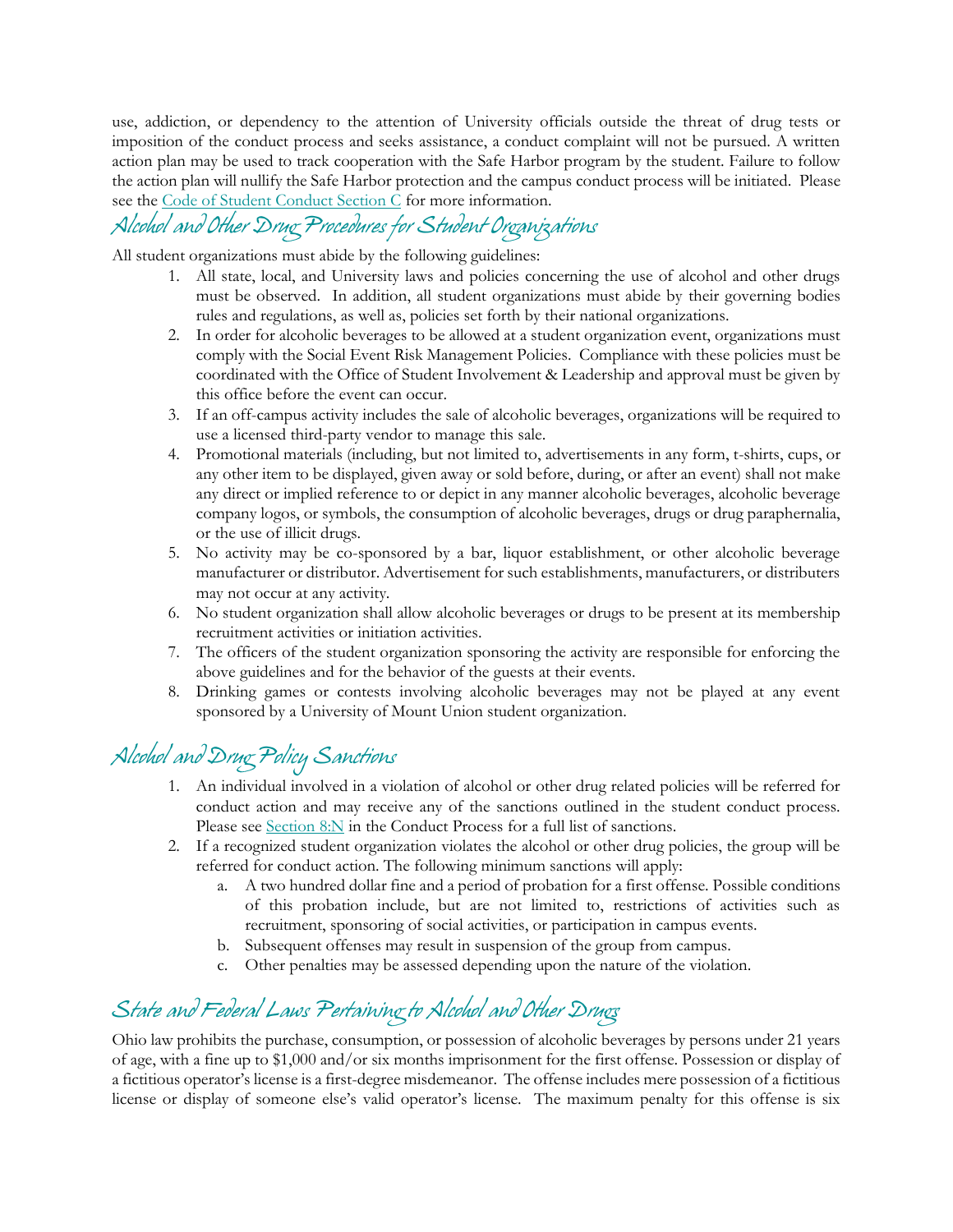months imprisonment and/or a \$1,000 fine. If the fictitious operator's license is used to purchase alcohol or enter an establishment that serves alcohol the minimum fine is \$250.

A person who furnishes alcohol to an underage person is guilty of a first-degree misdemeanor. The maximum penalty associated with this offense is six months imprisonment and/or a \$1,000 fine. Therefore, a social host risks being fined and imprisoned. It is a minor misdemeanor to possess an open alcoholic container in public. A first conviction for driving under the influence of alcohol or drugs has a penalty of up to \$1,075 fine, forfeiture of driving privileges for six months, and a mandatory three days in jail and/or Driving Intervention Program.

Criminal penalties in Ohio for the illicit use of controlled substances ("drugs") vary with the type of drug and quantity. For example, possession of less than 100 grams of marijuana is a minor misdemeanor; possessing more than 201 grams is a felony. Possessing cocaine even in small amounts such as 5 grams is a felony.

Possession of drugs is illegal without valid authorization (i.e. a valid doctor's prescription). While penalties for possession are generally not as great as for manufacture and distribution of drugs, possession of a relatively large quantity may be considered distribution. Penalties for conviction of the sale or attempted distribution of drugs vary according to the amount and type of controlled substance in possession. Penalties can range between second degree misdemeanors and first-degree felony. For more information see the Ohio Revised Code 2929.13.

Under both state and federal laws, penalties for possession, manufacture, and distribution are much greater for second and subsequent convictions. Many of these laws dictate mandatory prison terms and require that the full minimum term be served.

In compliance with the Drug Free Schools Act, the University Mount Union does not allow the possession, use, or sale of marijuana or marijuana products, including but not limited to oils, edibles, etc. and, while Ohio has recently approved the use of medical marijuana, it is not permitted on campus.

Sale and possession of drug paraphernalia is illegal in Ohio. Drug paraphernalia can be classified as any equipment, product or material of any kind that is designed, intended or used for producing, processing, preparing, testing, analyzing, packaging, repackaging, storing, containing, concealing, injecting, ingesting, inhaling or otherwise introducing into the human body, a controlled substance in violation of Ohio drug law.

The exact legal wording can be found in the Ohio Revised Code, Sections 4301.63.2, 4301.63.3, 4301.63.4, 4301.69: [http://codes.ohio.gov/orc/4301.](http://codes.ohio.gov/orc/4301)

A student who is convicted of any offense under any Federal or State law involving the possession or sale of a controlled substance for conduct that occurred during a period of enrollment for which the student was receiving any federal grant, loan, or work assistance shall not be eligible to receive any federal grant loan or work assistance from the date of that conviction for the period of time specified in the following table:

If convicted of an offense involving the possession of a controlled substance the ineligibility period is:

| First offense  | 1 year     |
|----------------|------------|
| Second offense | 2 years    |
| Third offense  | Indefinite |

If convicted of an offense involving the sale of a controlled substance the ineligibility period is:

| First offense  | 2 years     |
|----------------|-------------|
| Second offense | Indefinite. |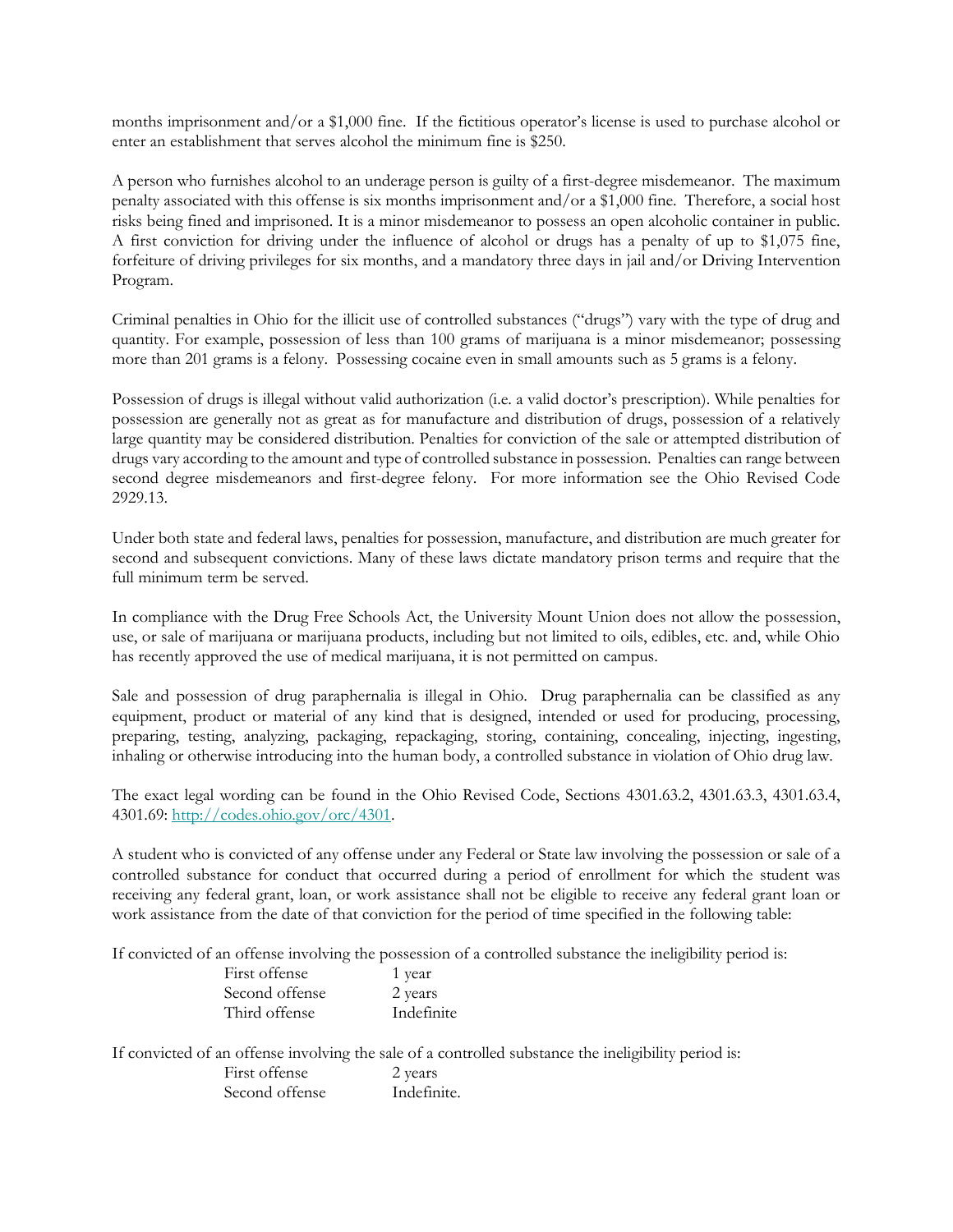A student whose eligibility has been suspended may resume eligibility before the end of the ineligibility period if:

1. The student satisfactorily completes a drug rehabilitation program that complies with criteria set by federal regulations and includes two unannounced drug tests.

or

- 2. The student successfully passes two unannounced drug tests conducted by a drug rehabilitation program that complies with criteria set by federal regulations.
- or 3. The conviction is reversed, set aside, or otherwise rendered nugatory.

## *Information Regarding the Impact of Alcohol and Other Drug Use Alcohol*

Alcohol consumption causes several changes in behavior and physiology. Low doses significantly impair judgment, coordination, and abstract mental functioning. Statistics show that alcohol use is involved in most of violent behaviors on college campuses, including acquaintance rape, vandalism, fights, and incidents of drinking and driving. Continued abuse may lead to dependency, which often causes permanent damage to vital organs and deterioration of a healthy lifestyle.

Possible long-term effects: Bleeding from the intestinal tract, damage to nerves and the brain, psychotic behavior, loss of memory and coordination, damage to the liver often resulting in cirrhosis impotence, severe inflammation of the pancreas, and damage to the bone marrow, heart, testes, ovaries, and muscles.

### *Cannabis (Marijuana, Hashish)*

The use of marijuana may impair or reduce short-term memory and comprehension, alter sense of time, and reduce coordination and energy level. Users often have a lowered immune system and an increased risk of lung cancer. The active ingredient in marijuana, THC, is stored in the fatty tissues of the brain and reproductive system for a minimum of 28 – 30 days.

Possible long-term effects: Regular use can lead to physical dependence and withdrawal following discontinuation, as well as mental addiction or dependence.

## *Hallucinogens (Lysergic acid /LSD, mescaline, and psilocybin/mushrooms)*

The use of Hallucinogens may cause illusions and hallucinations. The user may experience panic, confusion, suspicion, anxiety, and loss of control. Delayed effects, or flashbacks, can occur even when use has ceased. Phencyclidine (PCP) affects the section of the brain that controls the intellect and keeps instincts in check. Because the drug blocks pain receptors, violent PCP episodes may result in self-inflicted injuries.

Possible long-term effects: Respiratory depression, coma, convulsions, seizures, flashbacks, and death.

### *Cocaine/Crack*

Cocaine users often have a stuffy, runny nose and may have a perforated nasal septum. The immediate effects of cocaine use include dilated pupils and elevated blood pressure, heart rate, respiratory rate, and body temperature, followed by depression. Crack, or freebase rock cocaine, is extremely addictive and can cause delirium, hallucinations, blurred vision, severe chest pains, muscle spasms, convulsions and even death.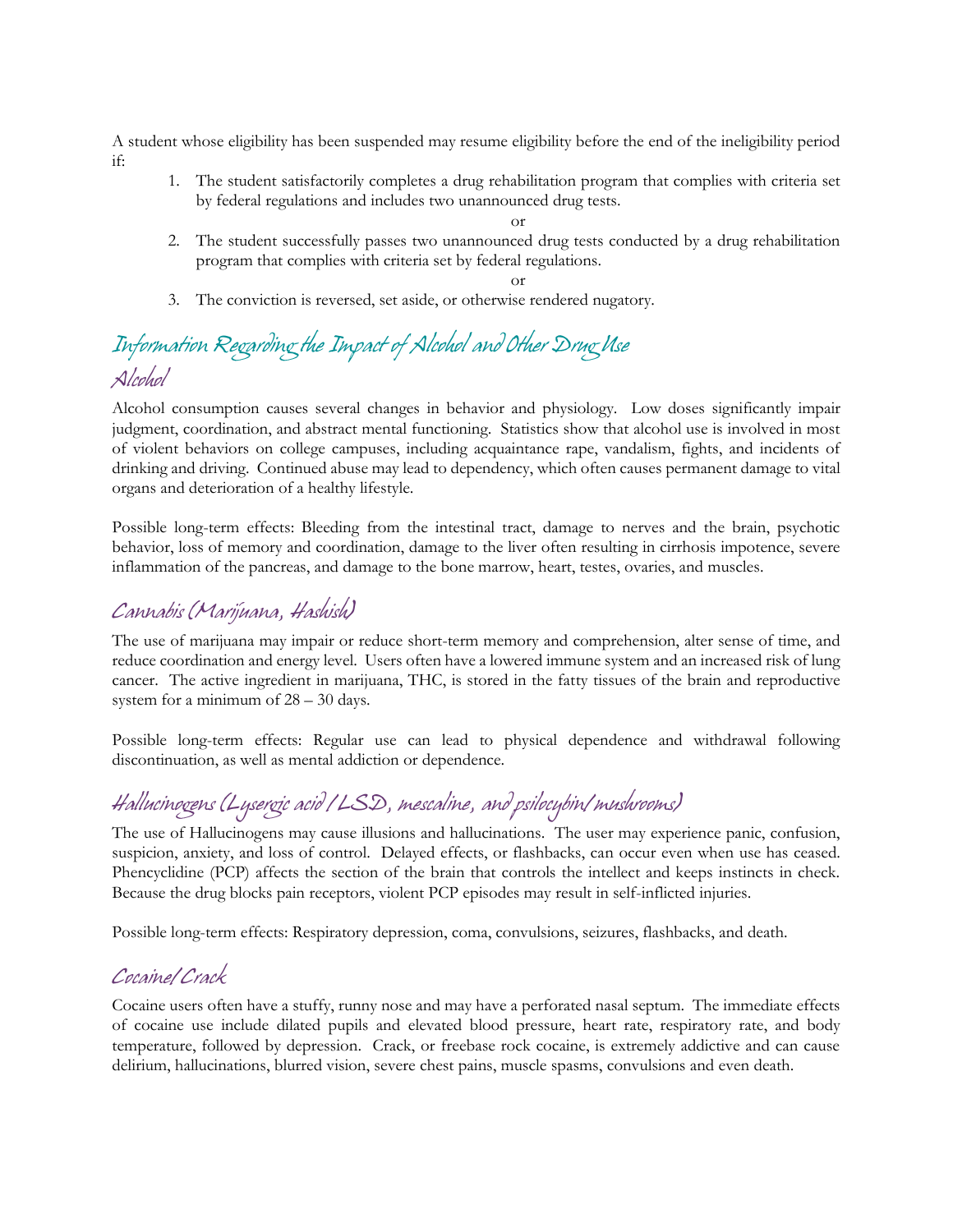Possible long-term effects: Agitation, hostility, panic, aggression, and suicidal or homicidal tendencies. Paranoia, sometimes accompanied by both auditory and visual hallucinations.

## *Amphetamines (Speed, Methamphetamine, and some diet pills)*

Amphetamine use can cause a rapid or irregular heartbeat, tremors, and loss of coordination, reduced appetite, irritability, panic and paranoia. Heavy users are prone to violence, and psychotic behavior.

Possible long-term effects: Agitation, hostility, panic, aggression, and suicidal or homicidal tendencies. Paranoia, sometimes accompanied by both auditory and visual hallucinations.

## *Opiates (Codeine, Heroin, Morphine, and other opioid pain relievers)*

Opiate use can cause the body to have diminished pain reactions, drowsiness, respiratory depression and arrest, nausea, confusion, constipation, and possibly coma or death.

Possible long-term effects: Restlessness, irritability, loss of appetite, nausea, tremors, drug craving, severe depression, vomiting, blood pressure, and chills alternating with increased heart rate, and flushing and excessive sweating.

## *MDMA (Ecstasy)*

Short term use of MDMA can cause increased tactile sensitivity, enhanced self-confidence, energy bursts feelings of peacefulness, acceptance and closeness with others, loss of inhibition, confusion, hallucinations, muscle tension, increased heart rate, increased blood pressure, increased body temperature, dehydration, involuntary teeth clenching, nausea, blurred vision, rapid eye movement, faintness, chills and sweating, impaired memory and learning. While long-term use of MDMA can lead to depression, sleep problems, liver & kidney damage drug cravings, severe anxiety, paranoia, permanently impaired memory and ability to learn.

Possible long-term effects: Agitation, hostility, panic, aggression, and suicidal or homicidal tendencies. Paranoia, sometimes accompanied by both auditory and visual hallucinations.

#### *Anabolic Steroids*

Steroid users often experience hypertension, cholesterol changes, liver cysts and cancer, kidney cancer, hostility and aggression, acne, premature stoppage of growth and reproductive side effects for both sexes. Possible long-term effects: High cholesterol levels, which may increase the risk of coronary artery disease, strokes, and heart attacks

The information above should not be used as a substitute for talking with a professional in the field of alcohol and drugs or for consulting a medical professional. Individual differences often influence the body's reaction to a drug and should always be considered. Although every effort is made to keep the information on these pages current, new findings are made frequently, so checking the latest research is recommended. The legal information provided is of a general nature and should not be used in place of speaking with an attorney if the case warrants.

\*Resources in this section were compiled by Kelleen Weber, Director, Alcohol, Drug, and Wellness Education Source: Drugs of Abuse: A DEA resource guide 2020 edition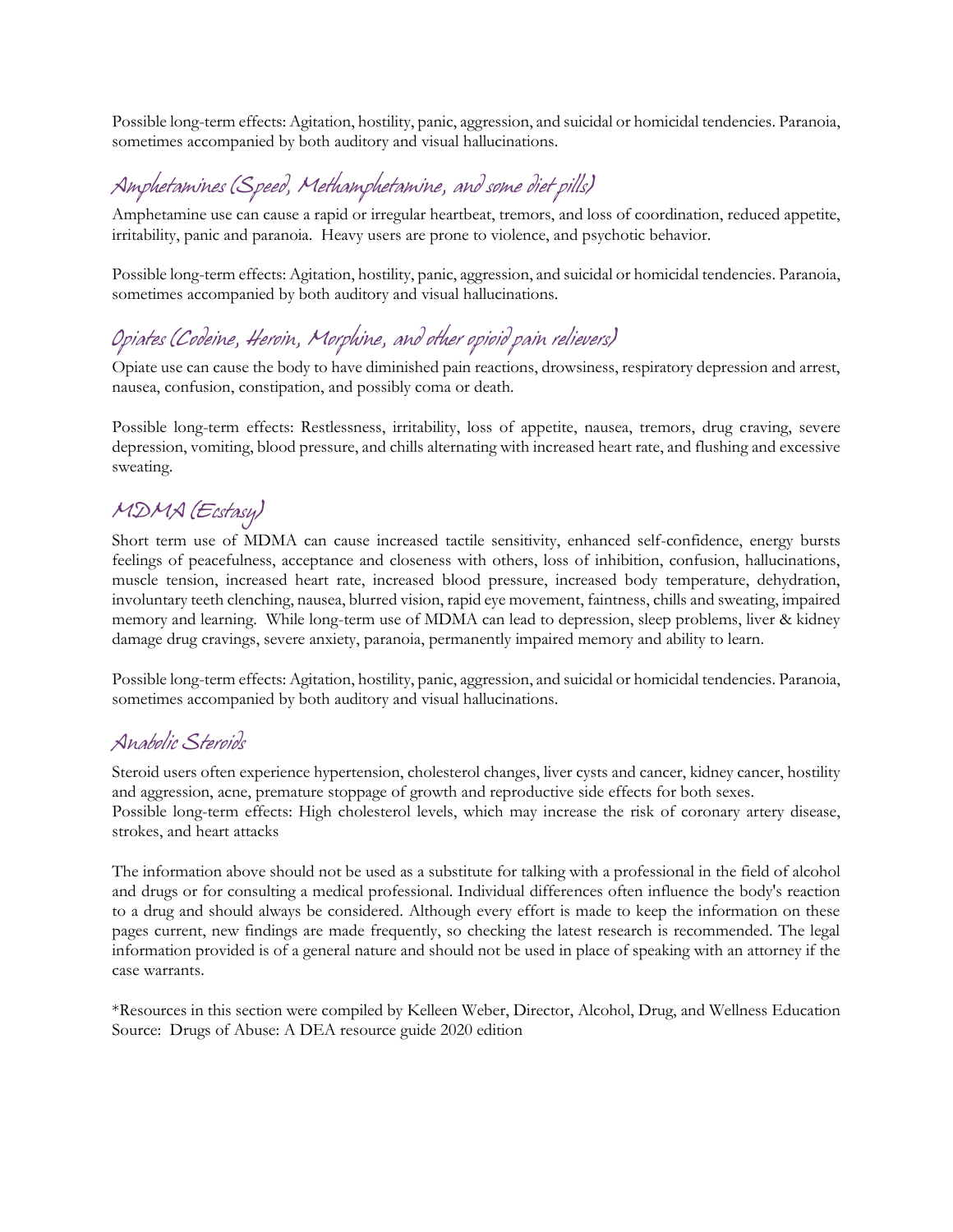# *Alcohol and Other Drug Treatment Options and Referrals*

### *On Campus*

Mount Union offers a comprehensive alcohol and other drug counseling and education program to all students. Self-referrals, supervisory, and departmental referrals and consultations are welcome.

Office of Alcohol, Drug and Wellness Education Hoover-Price Campus Center, 1972 Clark Ave., Alliance, Ohio (330) 829-6660 [adwe@mountunion.edu](mailto:adwe@mountunion.edu)

### *Stark County*

The following locations offer programs for those with alcohol or drug related concerns. These agencies can provide counseling, treatment, rehabilitation, re-entry and referral for Mount Union faculty, staff, and students.

#### *Treatment*

Coleman Behavioral Health Alliance Office: 1410 W. State St., Alliance, OH 44601, (330) 823-6932 Canton Office: 400 W. Tuscarawas St, Suite 200, Canton, OH, 44702, (330) 438-2400 <http://www.colemanservices.org/>

CommQuest

Main Office: 625 Cleveland Ave NW, Canton, OH 44702, (330) 455-0374 Alliance Office:1207 West State St., Suite M, Alliance, OH 44601, (330) 821-8407 Massillon Office (Driver Intervention Program): 1660 Nave Road SE, Massillon, OH 44646, (330) 834-1934 [http://www.commquest.org](http://www.commquest.org/) 

Child and Adolescent Behavioral Health 1207 West State Street, Suite G, Alliance, Ohio 44601, (330 )823-5335 [https://www.childandadolescent.org](https://www.childandadolescent.org/)

Stark County TASC (Only for those with current legal involvement) 624 N. Market St. Canton, OH 44702, 330-479-1912 [www.starktasc.org](http://www.starktasc.org/) 

Summit Psychological Associates 4450 Belden Village St. NW, Suite 701, Canton, OH 44718, 330-493-2554 [www.summit-psychological.org](http://www.summit-psychological.org/)

Crisis Intervention and Recovery Center of Stark County 2421 13th Street NW, Canton, OH 44708, (330) 452-6000 (hotline) toll free (800)956-6630 <http://www.circstark.org/>

Glenbeigh Intensive outpatient services and support for loved ones. 4661 Belpar St. NW, Canton, OH 44718 , (800) 234-1001 [Canton@glenbeigh.com](mailto:Canton@glenbeigh.com)

Phoenix Rising Behavioral Health & Recovery of Alliance Education, counseling, psychiatry and support for children, adolescents and adults. 1218 W. State St., Alliance, OH 44601, (330) 493-4553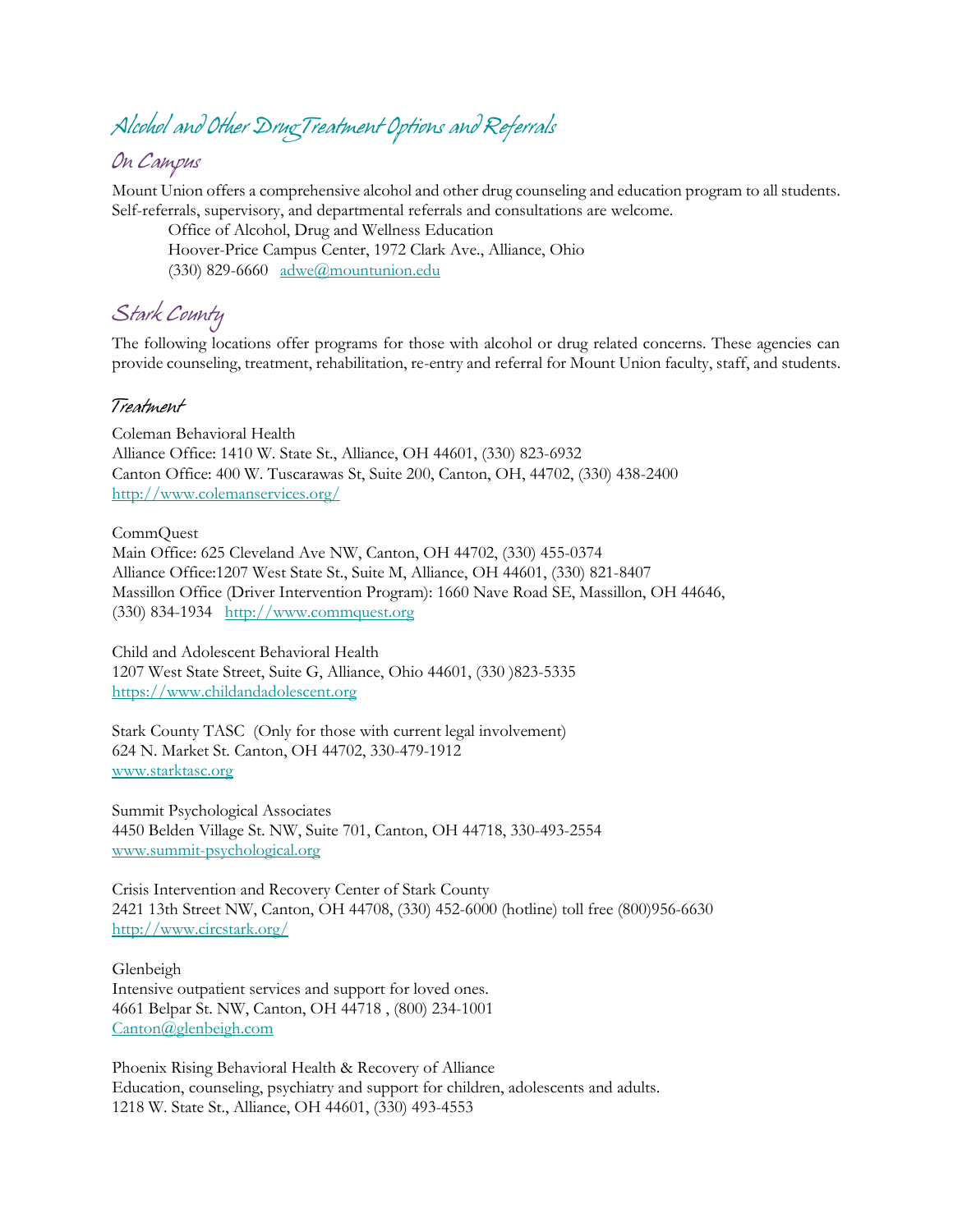<http://www.phoenixrisingbhr.org/alliance/>

ReCOR Alliance Community Hospital

Sub-acute detoxification refers to detoxification services provided with twenty-four-hour medical monitoring. Crisis Hotline at 330-452-6000 or contact CommQuest Services 330-837-9411.

*Support Groups*

Alcoholics Anonymous Intergroup Office 4125 H ills & Dales Rd. NW, Suite 400B Canton, OH 44708, (330) 491-1989 (24/7) <http://www.aaincantonohio.org/>

Al-Anon, Ala-Teen Schedule at 330-438-9511 or [www.al-anon.alateen.org](http://www.al-anon.alateen.org/)

Narcotics Anonymous for Northeast Ohio Call for meeting times and locations, (888) 438-4673 <http://www.naohio.org/> or<http://nabuckeye.org/>

BeSobr

Classes meet Friday: 7-8:30 p.m., Deliverance Christian Church, 2130 31st St. NW, Canton; 330-493-LIFE (5433) or [www.besobr.com](http://www.besobr.com/)

Stings of Life classes meet Tuesday: 10:00 a.m.-8:30 p.m., Deliverance Christian Church, 2130 31st St. NW, Canton

Cocaine Anonymous Schedule at 330-284-2344

Dual Recovery Anonymous (for both chemical dependency and emotional illness) Tuesday: 6:30 p.m., Crisis Intervention Recovery Center, 832 McKinley Ave. N, Canton; 330-455-6264. [http://www.draonline.org/meetings\\_dra/usa/ohio.ht](http://www.draonline.org/meetings_dra/usa/ohio.ht)

Foundations, A Place for Education & Recovery Peer Recovery support 800 Market Ave. N, Suite #1500A, Canton, OH 44702, 330-454-2888 [www.foundationscanton.org](http://www.foundationscanton.org/)

Gam-Anon For spouses and families of gamblers. Monday: 7:30-9 p.m. First Friends Church, Room E115, 5455 Market Avenue North, Canton. <https://www.gam-anon.org/>

Gamblers Anonymous International Service Office 4981 Irwindale Avenue suite 700, Irwindale, CA 91706, (626) 960-3500 <http://www.gamblersanonymous.org/ga/>

Hope United Faith-based aftercare & support groups for individuals and families suffering from addiction